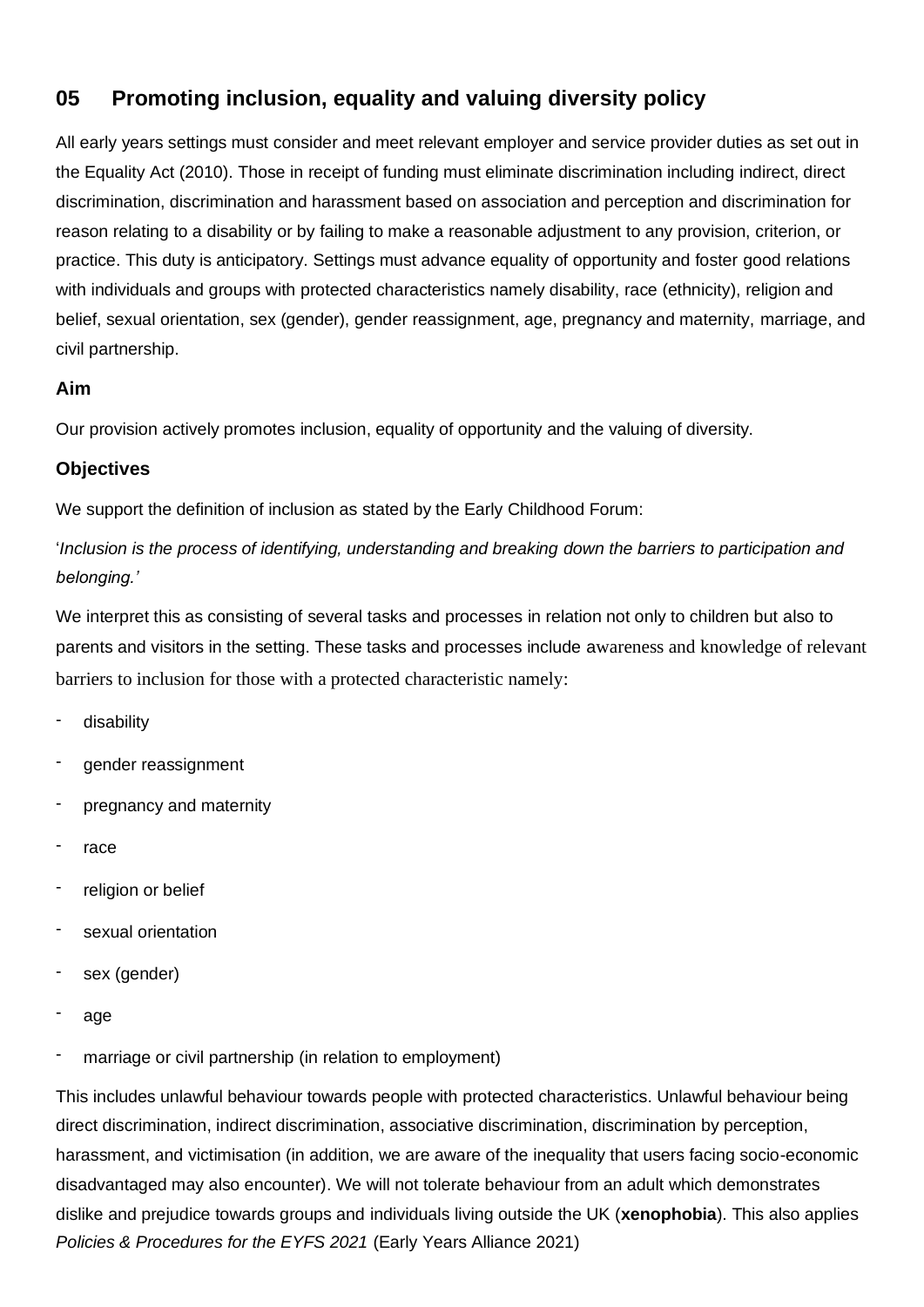to the same behaviour towards specific groups of people and individuals who are British Citizens residing in the UK.

We promote understanding of discrimination - through training and staff development - the causes and effects of discrimination on both adults and children and the long- term impact of discrimination; the need to protect children from discrimination and ensure that childcare practice is both accessible and inclusive; the need for relevant support to allow children to develop into confident adults with a strong positive selfidentity.

- Developing practice that includes:
	- Developing an environment which reflects the 'kaleidoscope' of factors that can provide settings with a myriad of influences and ideas for exploring and celebrating difference.
	- Ensuring that barriers to inclusion are identified and removed or minimised wherever possible; for example, we complete 01.1b Access audit form.
	- Understanding, supporting and promoting the importance of identity for all children and recognising that this comprises multiple facets which are shaped by a 'kaleidoscope' of factors including British values, 'race'\ethnicity and culture, gender, difference of ability, social class, language, religion and belief, and family form and lifestyle, which combine uniquely in the identity of each individual; for example, we welcome and promote bi/multi-lingualism and the use of alternative communication formats such as sign language, and we promote gender equality while at the same time recognising the differences in play preferences and developmental timetables of girls and boys.
	- Recognising that this 'kaleidoscope' also reflects negative images which may be internalised and negatively affect the development of self-concept, self-esteem, and confidence.
	- Promoting a welcoming atmosphere that genuinely appreciate British values, different cultural and personal perspectives, without stereotyping and prejudicing cultures and traditions on raising children, by always involving parents.
	- Promoting community cohesion and creating an environment that pre-empts acts of discrimination so that they do not arise.
	- Recruitment of staff to reflect cultural and language diversity, disabled staff, and staff of both genders.
	- Addressing discrimination as it occurs from children in a sensitive, age-appropriate manner to ensure that everyone involved understands the situation and are offered reassurance and support to achieve resolution.
	- Challenging discriminatory behaviour from parents, staff or outside agencies or individuals that affect the well-being of children and the early years community.